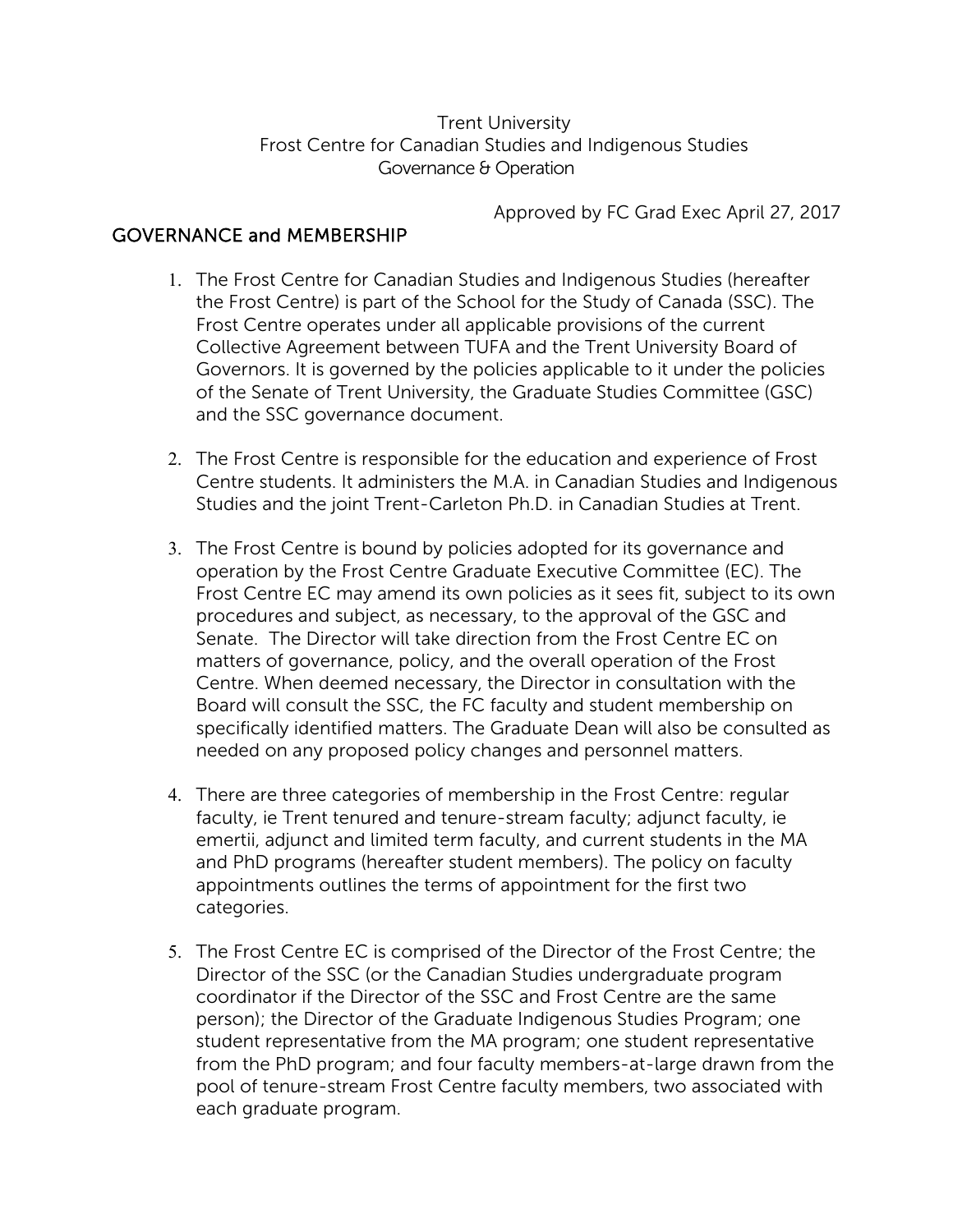- 6. Student representatives will be chosen by the student body, usually through the Frost Centre Students Association. Students can serve for no more than two years for an MA student and no more than three years for a doctoral student. The Graduate Director will poll faculty involved in both graduate programs, securing nominations that ensure that the two faculty members-at-large elected to the EC are representative of different Schools, Programs or Departments. If there are more than four nominations a ballot will be conducted by the Director of the Frost Centre. In addition, the Director of the School will have the discretion of appointing one member involved in the graduate programs to the Executive if he or she determines that such an appointment will usefully balance the composition of the EC.
- 7. The Frost Centre is administered by the Director who is assisted by an Administrative Assistant. The Director is nominated by a search committee recommended by the EC and convened under the auspices of the Graduate Dean in accordance with rules concerning Graduate Directors and the Collective Agreement. The term of appointment for the Director normally ranges from three to five years, depending on the agreement they reached with the Dean of Graduate Studies.
- 8. A quorum for the meetings of the Frost Centre Board is three members. There are no proxy votes. Motions concerning major policy and governance issues should be circulated three days in advance of a Board meeting. Decisions are simple majority vote with the Director voting in the case of a tie.
- 9. There will be one annual general meeting of the Frost Centre faculty. Any major modifications to either the MA or PhD must be presented to the annual meeting for discussion and approval.

# **COMMITTEES**

- 10. There shall be four sub-committees of the Frost Centre EC which act as advisory bodies to the EC and Director. The Director is ex officio on all committees.
	- a. The Curriculum Committee:

The Curriculum Committee shall advise the Director on matters concerning curriculum policy and procedures in the Frost Centre in relation to Frost Centre courses. It reviews new courses and major course revisions. It should include three members: two faculty and one student member from the MA or PhD program. The faculty appointments to the Curriculum Committee should have taught/be teaching courses for the Frost Centre. Student members are to be selected by the current Frost Centre student body.